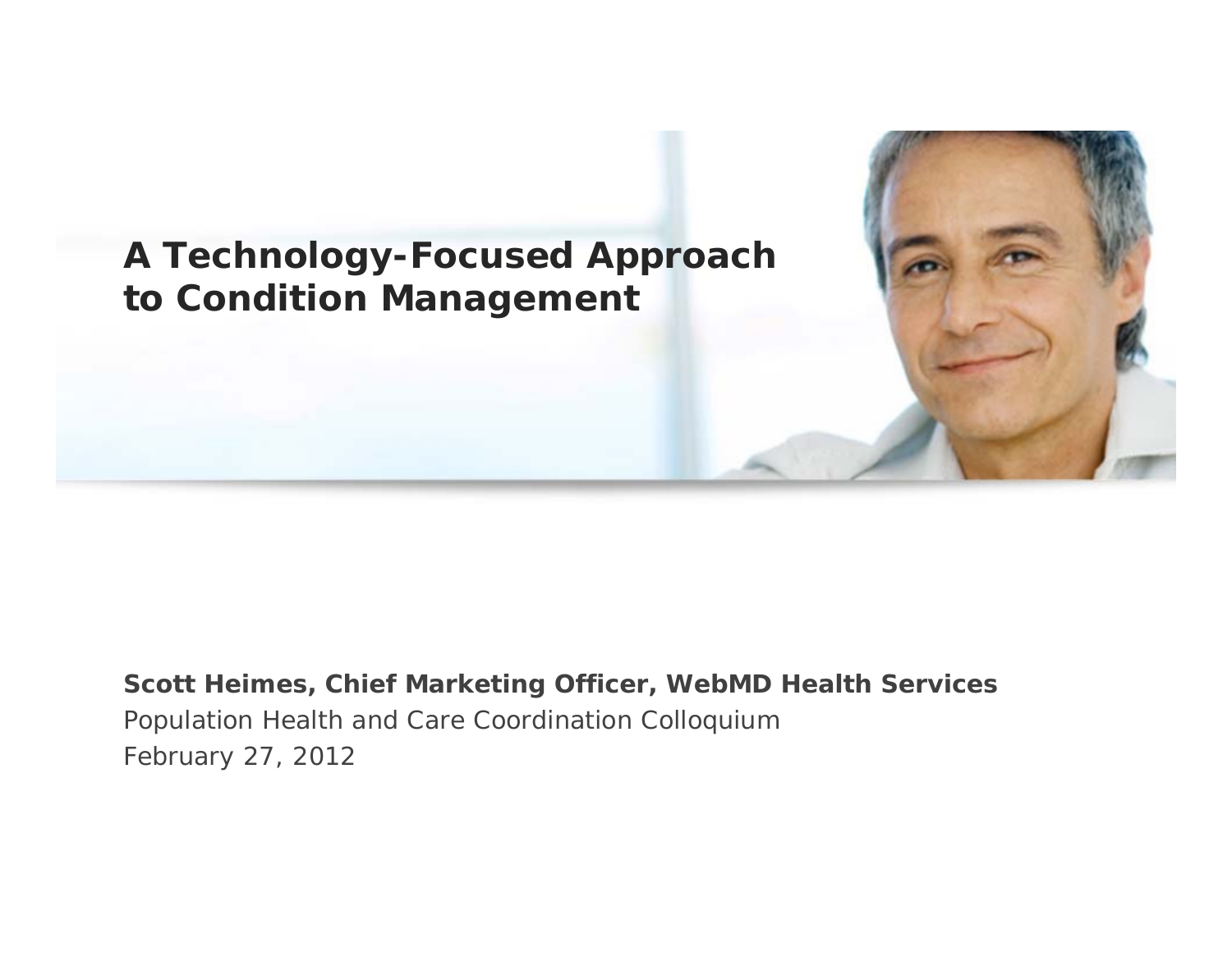## **The Chronic Condition Challenge**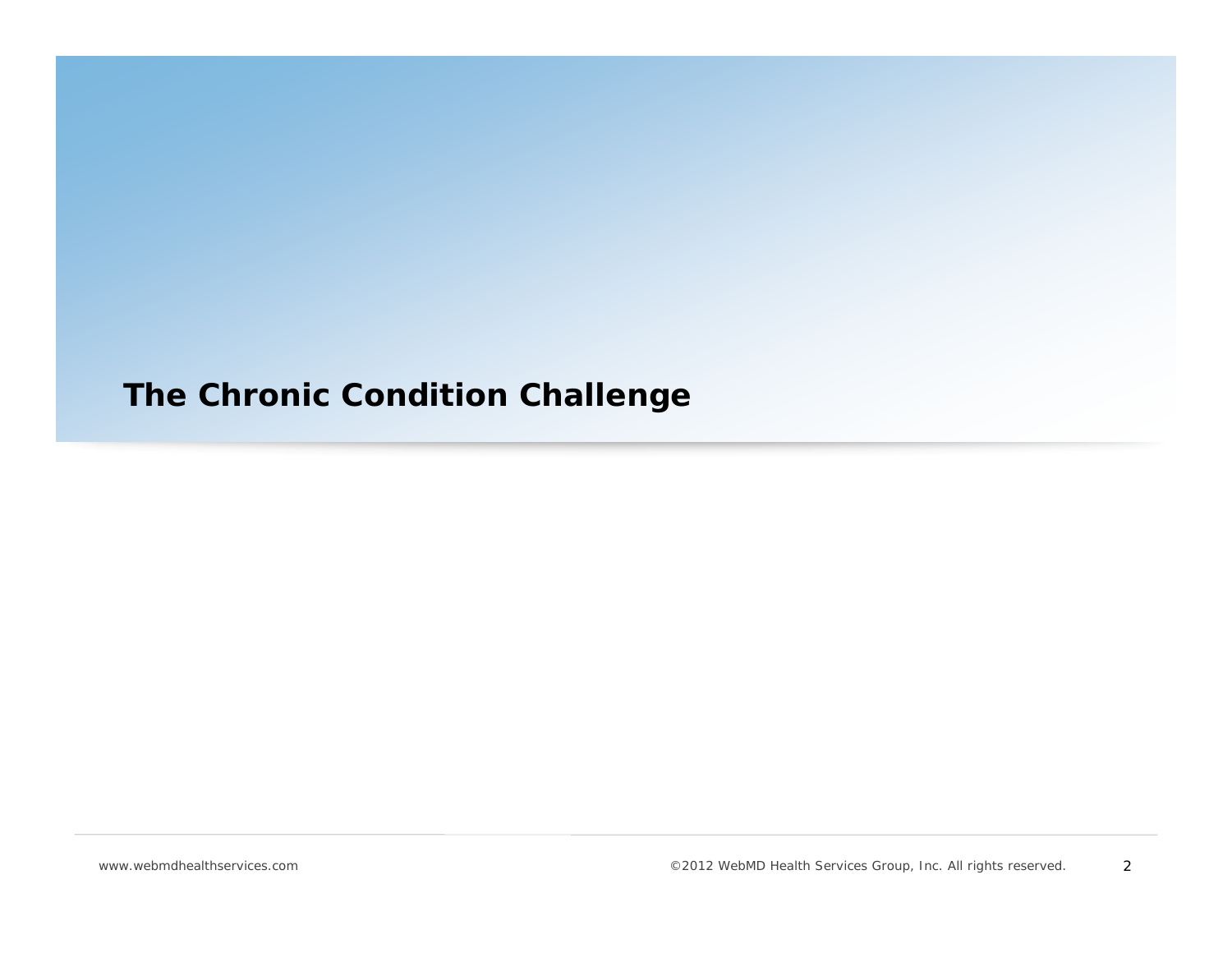**The Healthcare Storm: Driving New Models of Care For Chronic Condition Management** 

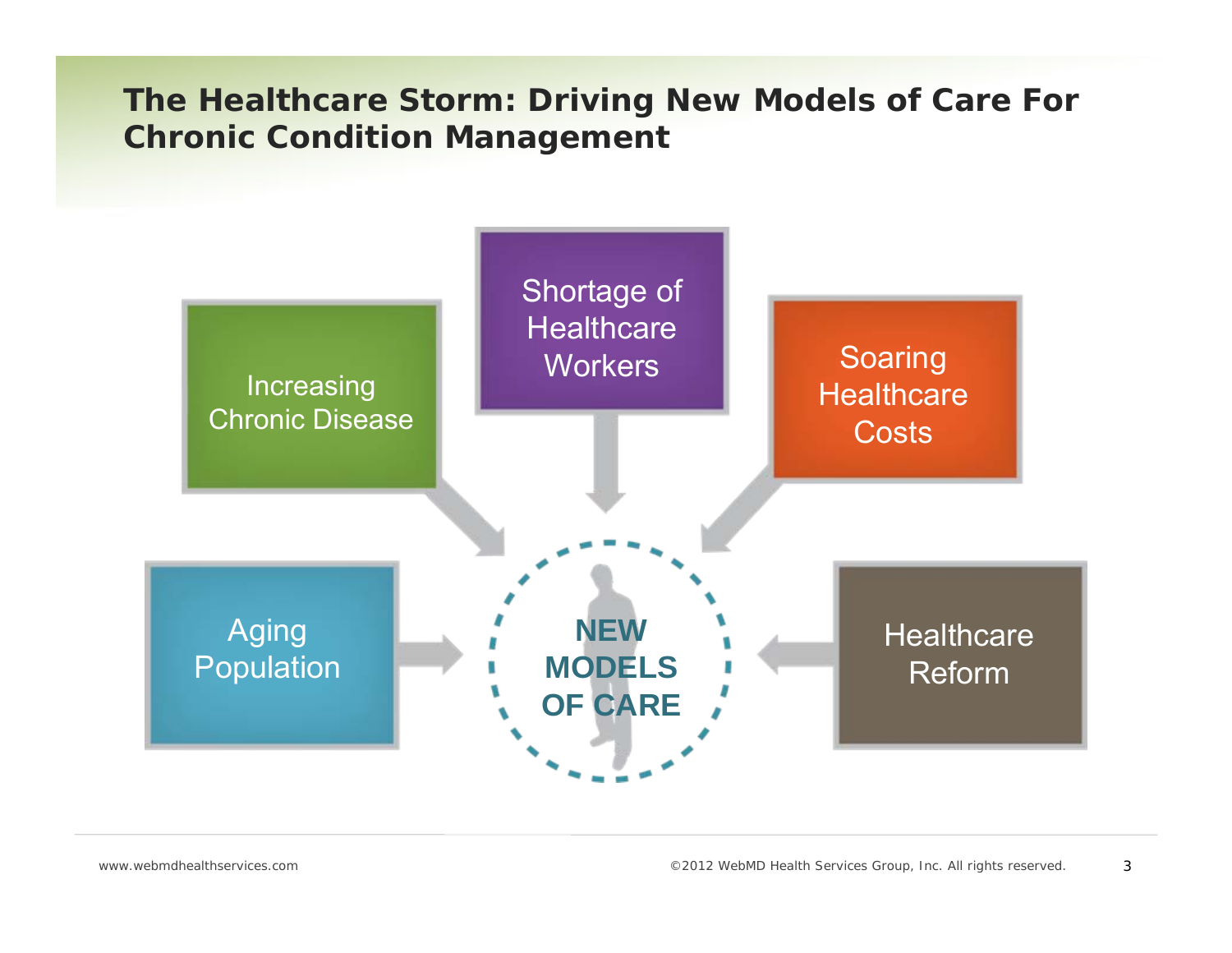## **Employers, Health Plans Are Concerned About Population Health Impacts and Costs**

**Approximate Excess Annual Medical Costs for High-Risk vs. Low-Risk Adults (2011, in Dollars)**



*Source: SHRM – Promoting Employee Well Being, 2011*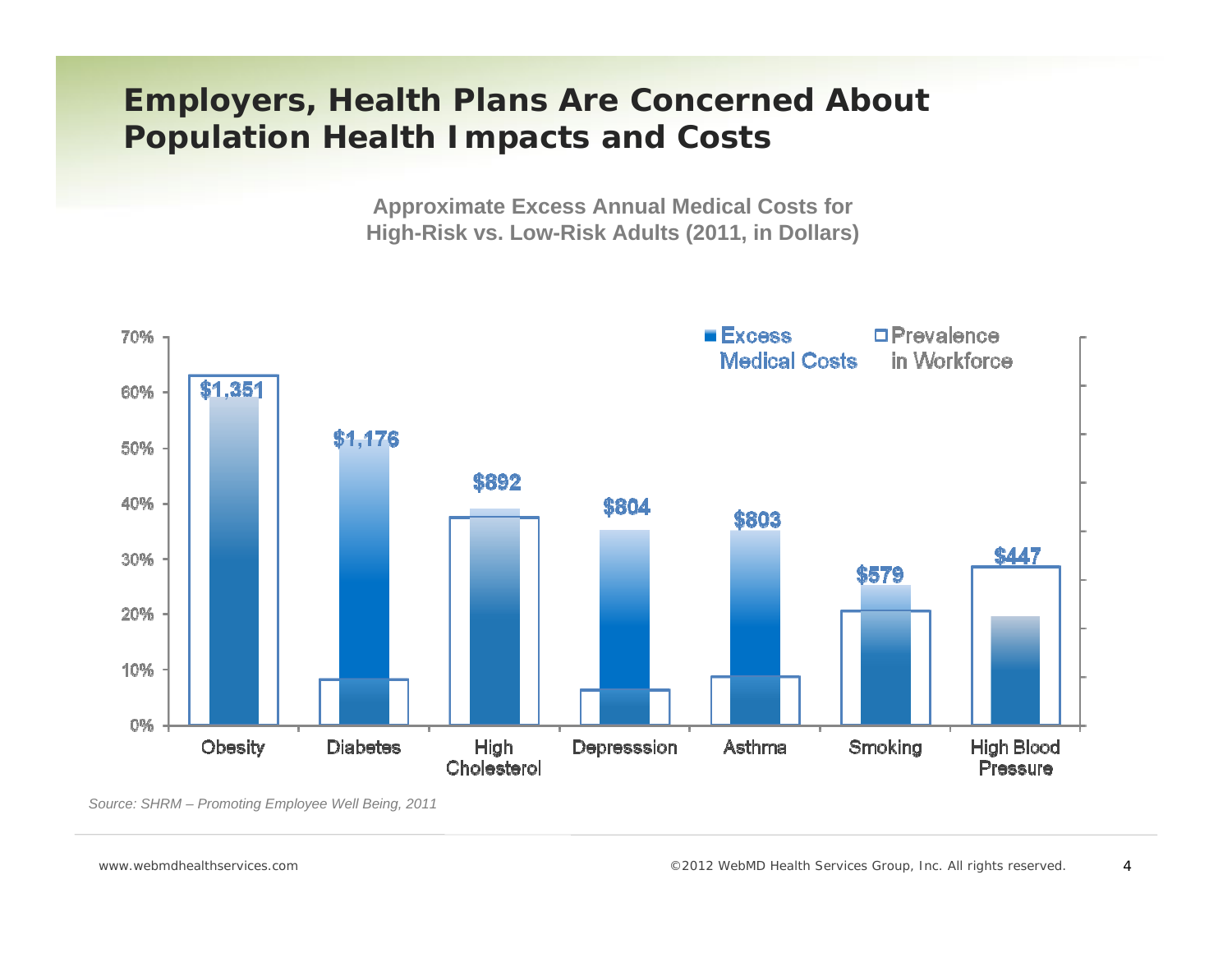## **Employers, Health Plans Are Concerned About Population Health Impacts and Costs**

### **Health Care Spending**

**Almost 3** times higher for people with one chronic condition than for those without<sup>1</sup>

### **Average Per Capita Spending**



**\$1,081** for people with 1 condition<sup>1</sup> \$14,768 for people with 5 conditions<sup>1</sup>

### **Contribution to Total Healthcare**



**84% of all healthcare spending1**  in the U.S. is dedicated to chronic conditions



1. Medical Expenditure Panel Survey, 2006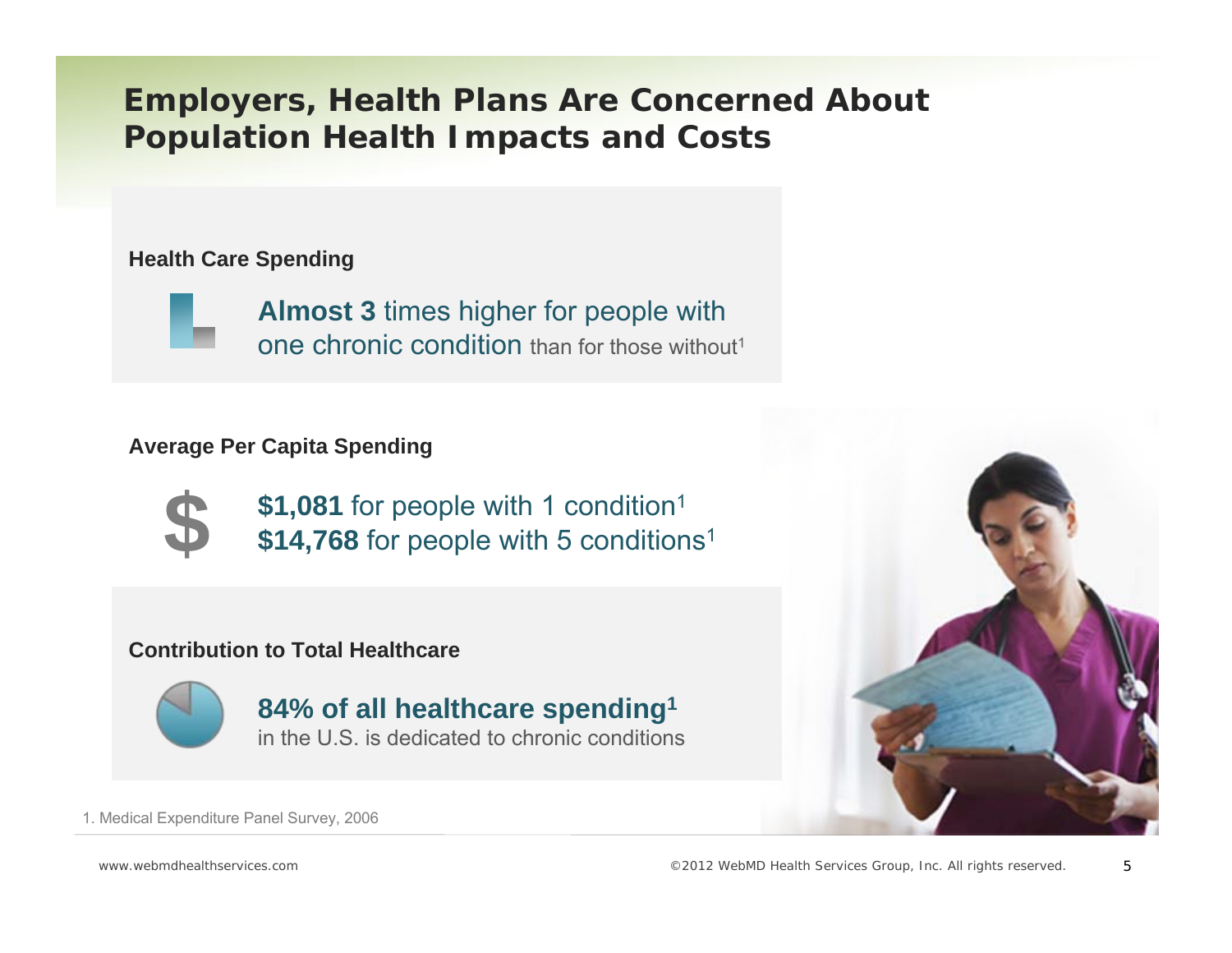### **Chronic Conditions Are Prevalent, Growing**

**Number of People in the U.S. With Chronic Conditions (in millions)1**



 $\mathcal{L}_{\mathcal{A}}$  In 2005, 133 million Americans – almost 1 out of every 2 adults – had at least one chronic illness<sup>2</sup>

- $\overline{\phantom{a}}$  7 out of 10 deaths among Americans each year are from chronic diseases3
- $\mathcal{L}_{\mathcal{A}}$  Chronic conditions are becoming more prevalent worldwide:
	- > In the past 20 years, obesity rates in Mexico have risen from <10% to 68%4
	- > By 2025, 57.2% of India's population is projected to have diabetes<sup>5</sup>

1. Wu, Shin-Yi and Green, Anthony. Projection of Chronic Illness Prevalence and Cost Inflation. RAND Corporation, October 2000.

- 2. Wu SY, Green A. Projection of chronic illness prevalence and cost inflation. Santa Monica, CA: RAND Health; 2000. (This citation doesn't make sense… it's 2000 but the stat is from 2005.)
- 3. Kung HC, Hoyert DL, Xu JQ, Murphy SL. Deaths: final data for 2005. National Vital Statistics Reports 2008;56(10).
- 4. World Heart Federation. (2009). Workplace wellness in Mexico.
- 5.PriceWaterhouseCoopers. (2007). Working towards wellness - an Indian perspective.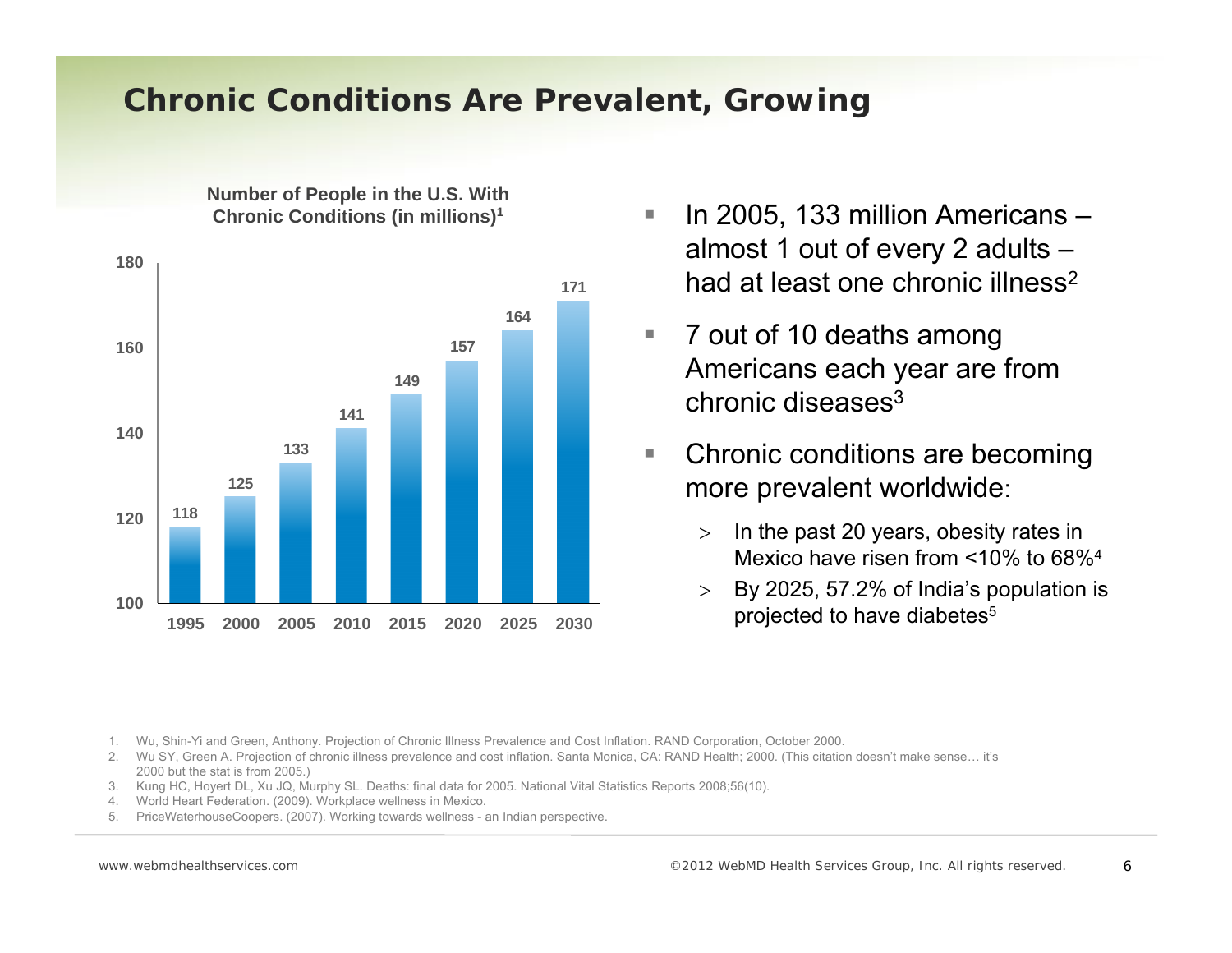## **Modifiable Risk Factors Greatly Impact Health Status**

Four modifiable health risk behaviors are responsible for much of the illness, suffering, and early death related to chronic diseases 1

- >Lack of physical activity
- $\geq$ Poor nutrition
- >Tobacco use
- $\geq$  Excessive alcohol consumption



### **Dimensions of Health Status Determinants2**

Lifestyle makes up over 51% of an individuals health status.

1, U.S. Centers for Disease Control and Prevention, 2012

2. Promoting Employee Well-Being - Wellness Strategies to Improve Health, Performance and the Bottom Line, David Chenoweth Ph.D., FAWHP, 2010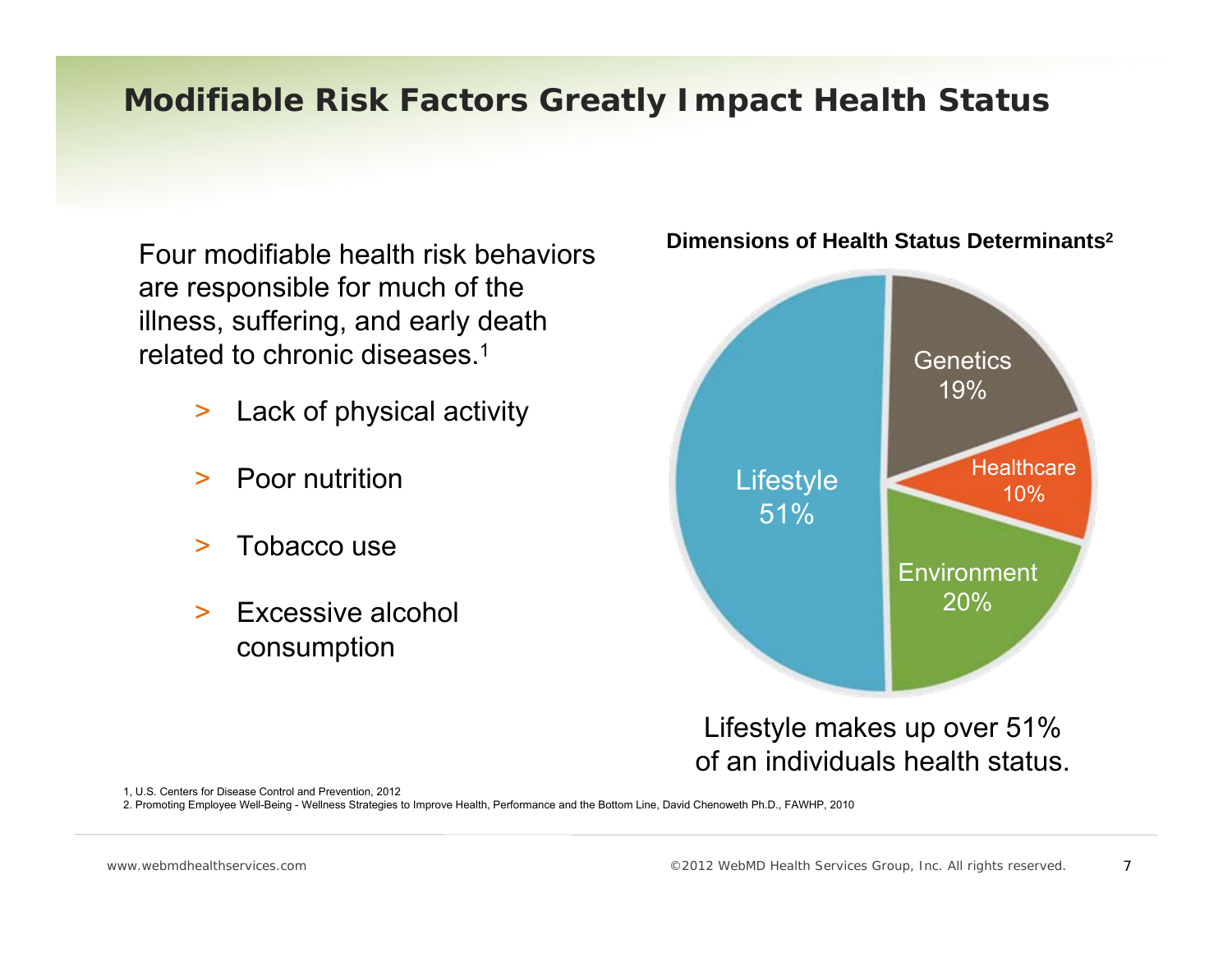## **Traditional Models of Chronic Care Management Are Broken – Market is Ready for Disruptive Approach**

### **Traditional Chronic Care Model**

- Print & Telephone Centric unidirectional, over-reliance on print materials, lacks consumer technology integration (web, mobile, social)
- Episodic doesn't support patient need to manage condition on a daily basis
- Condition Specific -- Often fails to address and emphasize the underlying lifestyle issues

### **Results In**

- Low engagement rates
- Poor consumer experience
- Questionable ROI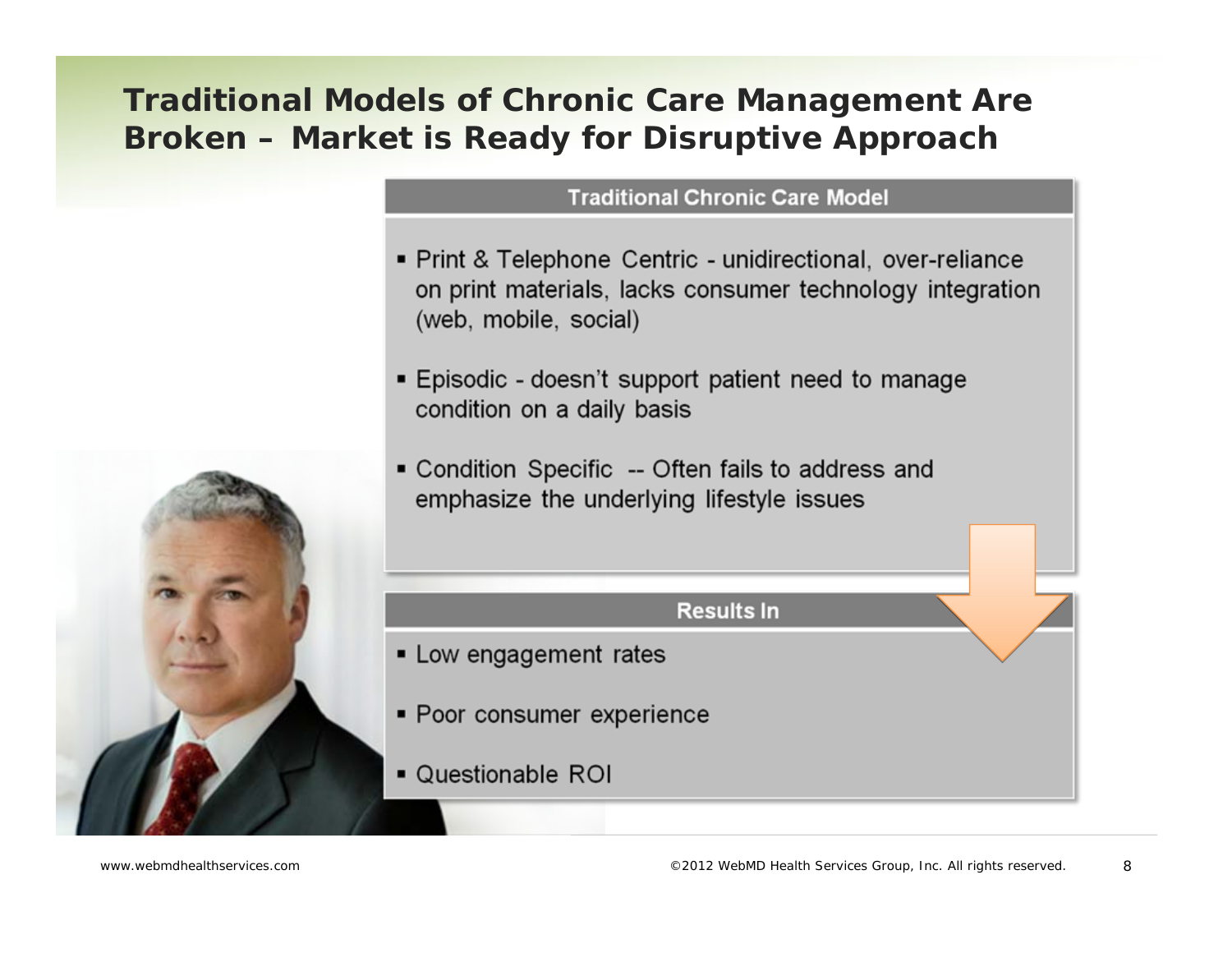### **Technology: At the Core of a Disruptive Approach to Condition Management**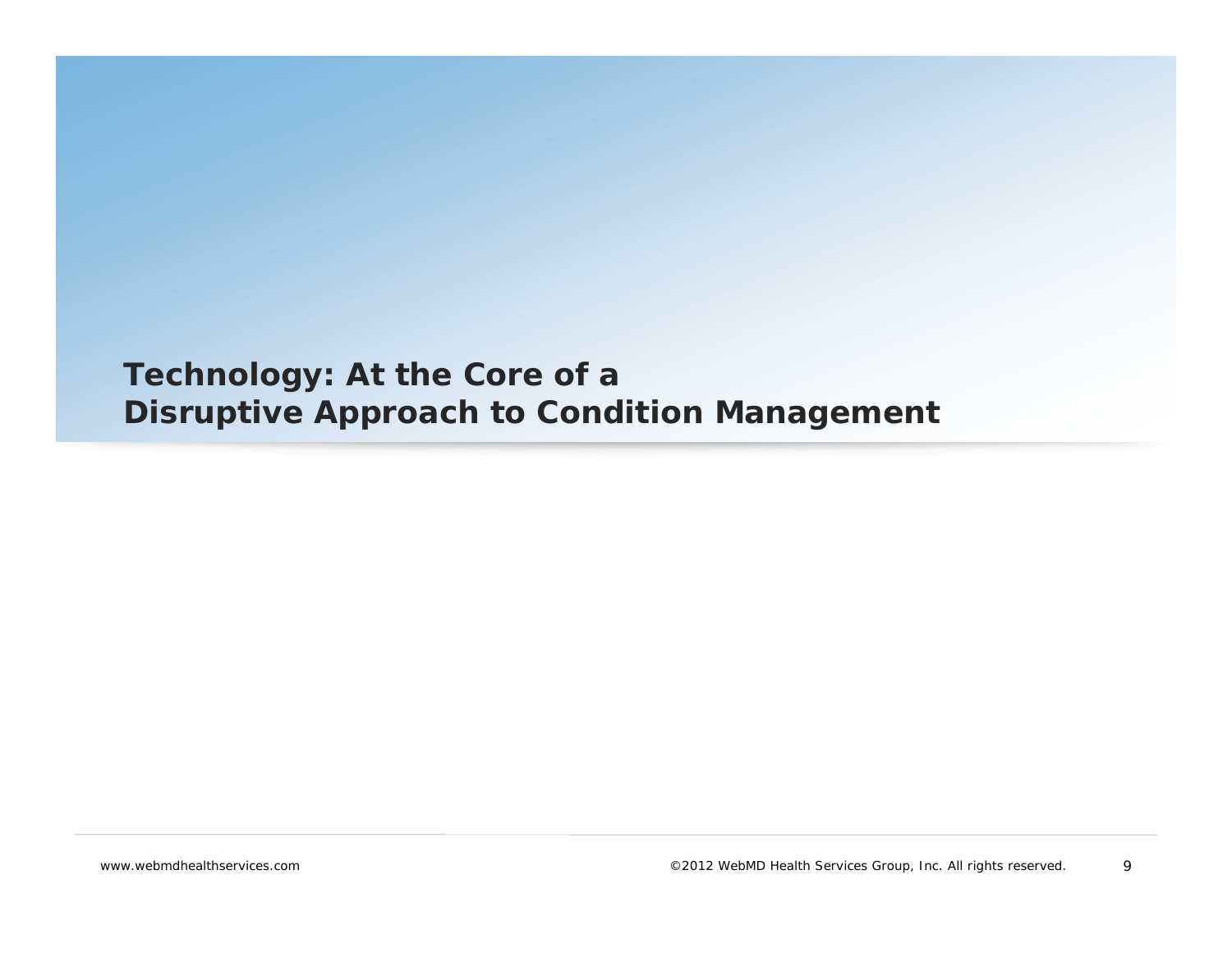### **Creating Sustainable Behavior Change Solutions**

Designed so users stick with behavior change for long-term AND priced so organizations can continue to support their members and employees with solution over time

- m. Risks and Conditions with escalating rates
- ш Risks and Conditions that can be controlled, eliminated or prevented through behavior change
- ш Changes must be maintained for a lifetime

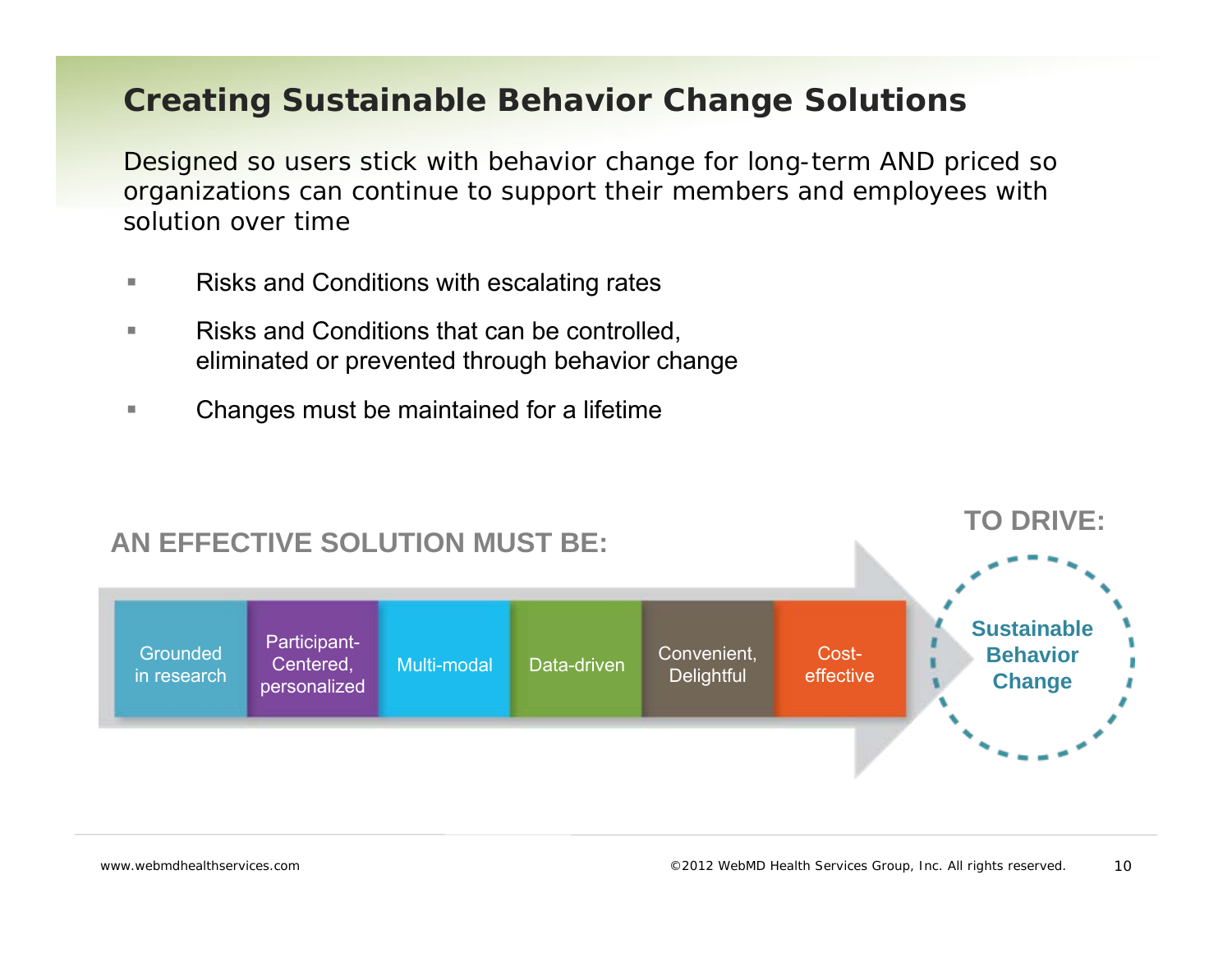## **New Technologies Drive Higher Levels of Engagement & More Effective Behavior Change**

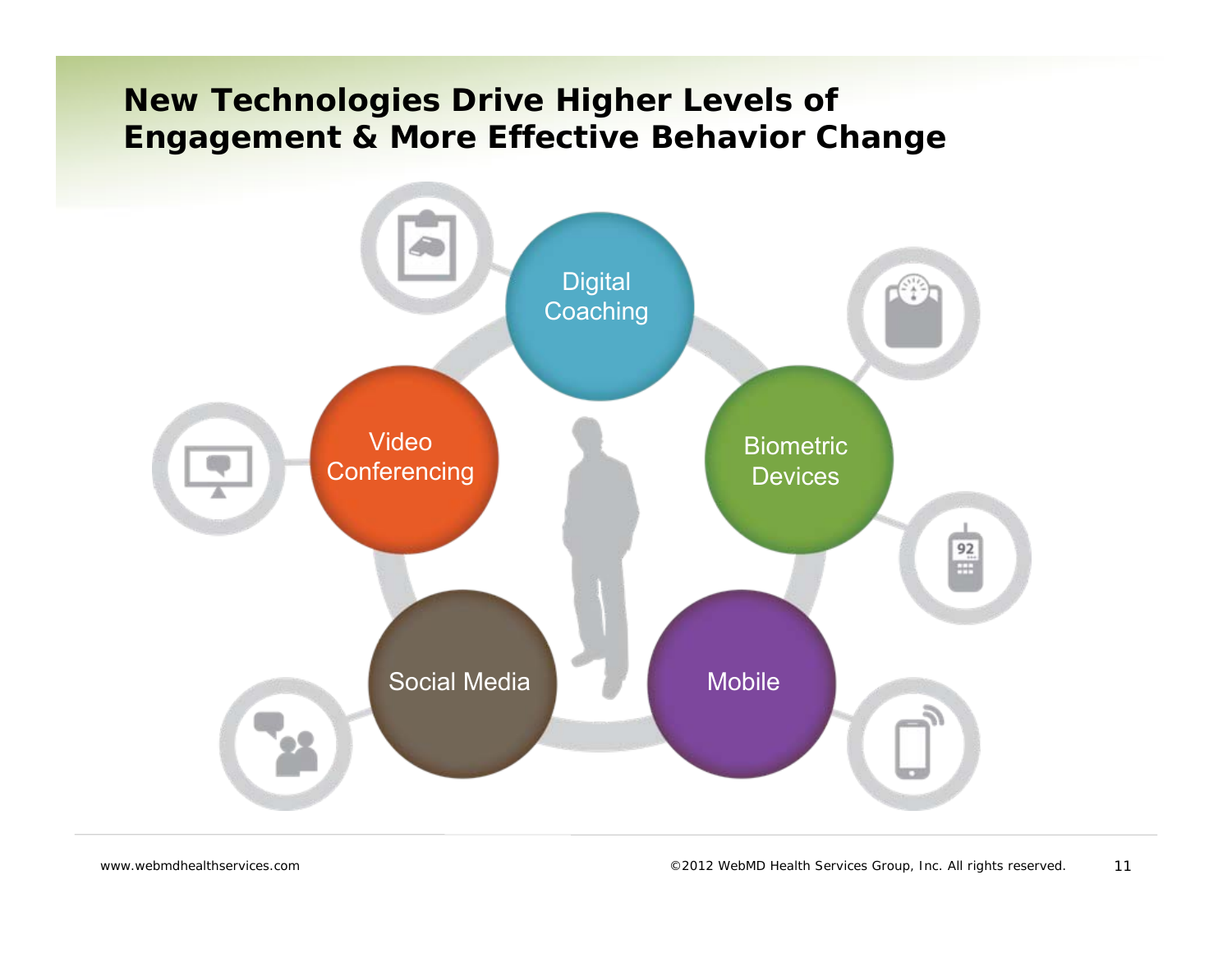## **Digital Coaching: Emulates Successful 1:1 Telephonic Health Coaching**

- $\blacksquare$  **Personalized to individual**
	- >Recognizes risks and suggests areas of focus
- $\mathcal{L}_{\mathcal{A}}$  **Whole-person approach to change**
	- > $>$  Real-world relevant – users have one plan to address any and all risk factors and conditions

#### $\mathcal{L}_{\mathcal{A}}$ **Motivational Interviewing-based approach**

 $\geq$  User is asked about goals and activities of preference, not pushed

#### П **Presents expert knowledge when requested**

>Does not assume the user requires information to change

#### П **Activities written by Lifestyle Coaches**

- $>$ Proven effective with coaching participants
- П **Coach personas allow user to develop relationship**
	- $\geq$ Coach-participant affinity propels behavior change

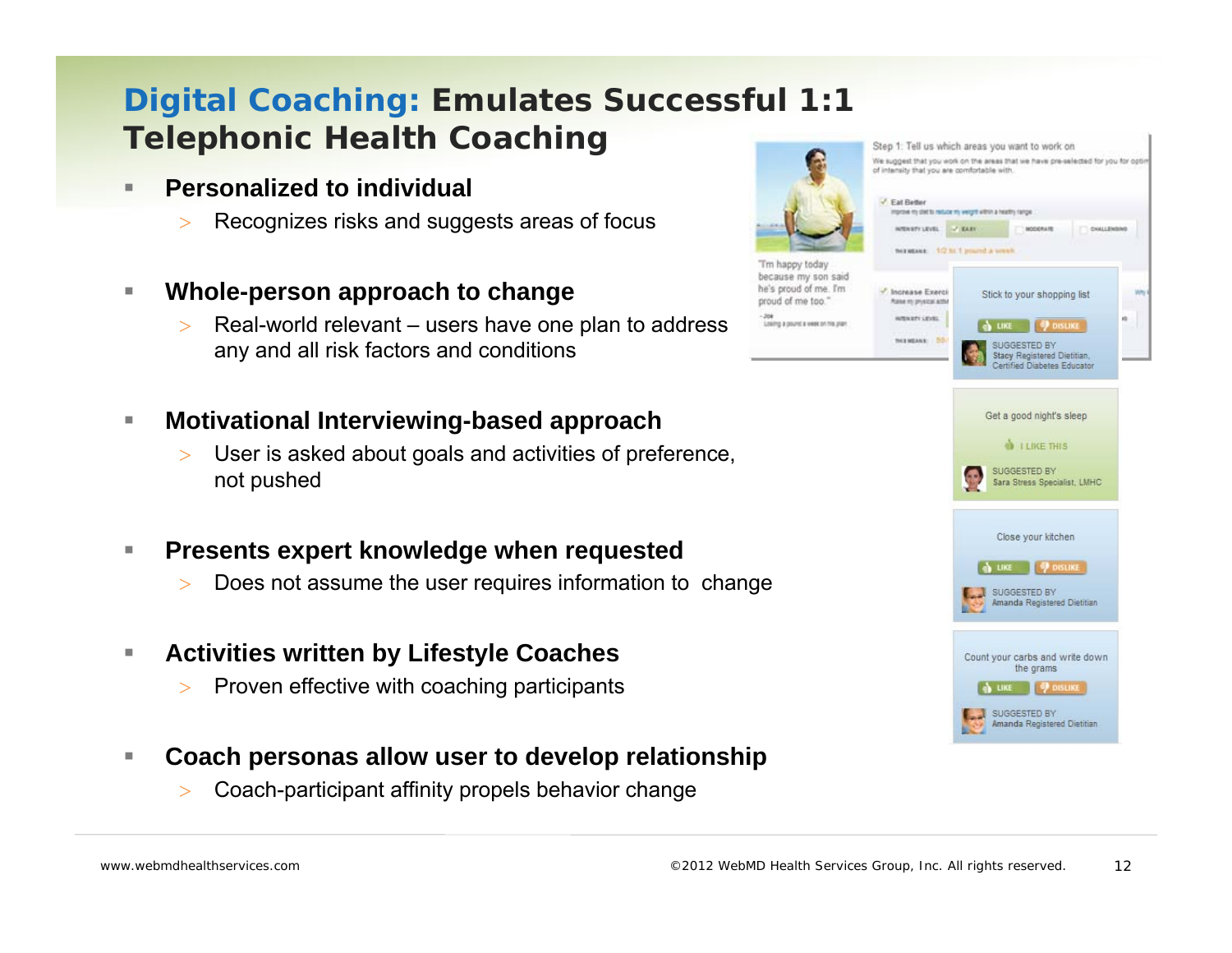## **Biometric Devices: Provide Empirical Data, Personalized Feedback and Increased Accountability**

- $\mathcal{L}_{\mathcal{A}}$ Relevant biometric devices include:
- $\geq$ Scales
- >Accelerometers
- >**Glucometers**
- >**Spirometers**
- > Blood Pressure **Monitors**
- > Kiosks
- > Mobile device attachments
- П Devices allow for system-driven messaging based on tracker use and progress
- **The State**  Health coaches and nurses can view into trackers for more meaningful coaching discussions when integrated with employer or health-plan sponsored health management programs

It has been estimated that nearly \$200 billion could be saved during the next 25 years if remote monitoring tools were utilized for CHF, diabetes, COPD, and chronic wounds.1,2

1. Center for Technology and Aging Technologies for Remote Patient Monitoring in Older Adults. Position Paper, Discussion Draft, December 2009. 2. Litan RE. Vital Signs via Broadband: Remote Health Monitoring Transmits Savings, Enhances Lives. Available at: http://betterhealthcaretogetherorg/news2008.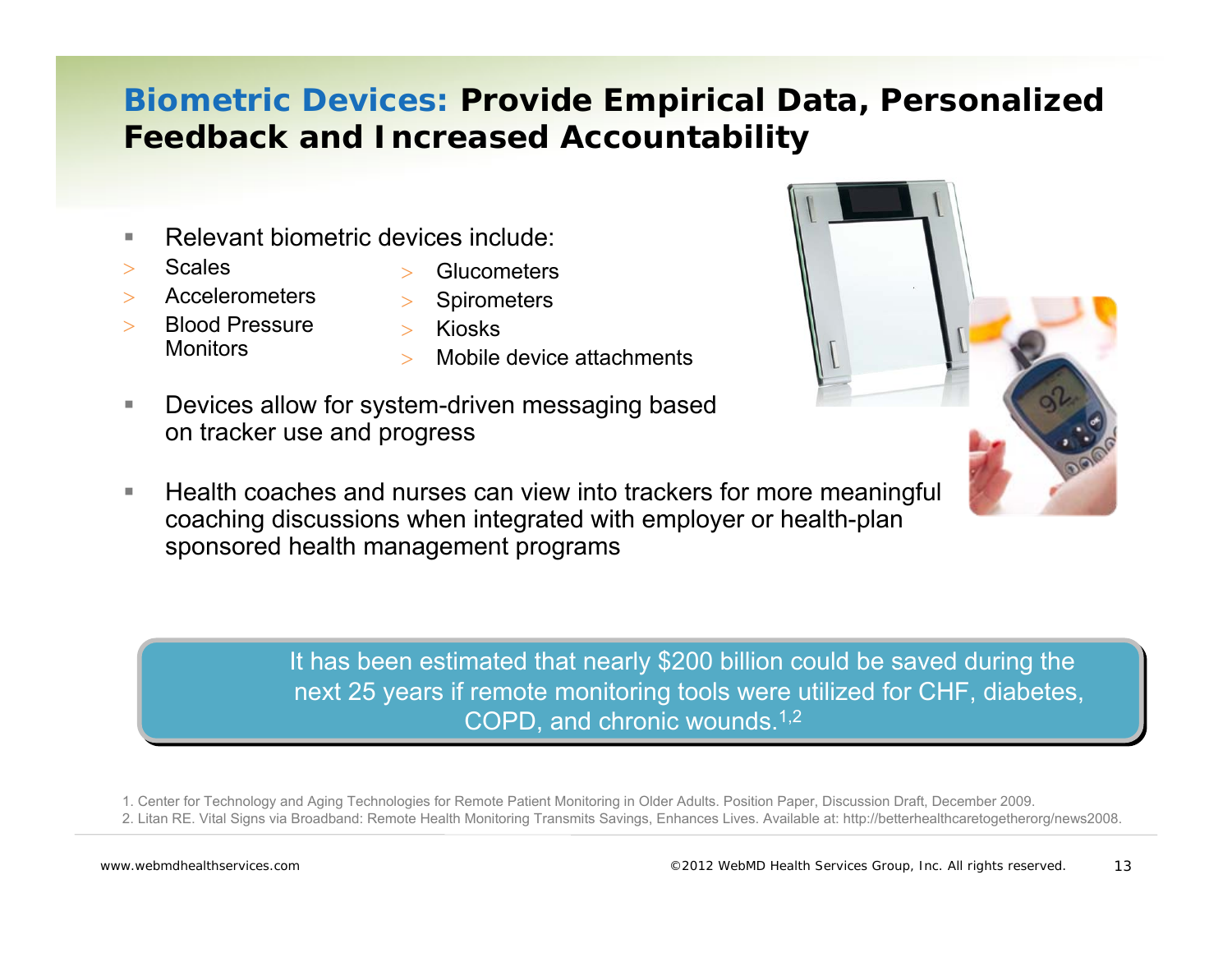## **Mobile: Facilitates Anywhere, Anytime Guidance, Support & Tracking**

- $\blacksquare$ **Highly personalized health resources to the consumer "on-the-go"**
- $\blacksquare$ **Designed to be quick, easy-to-use, engaging, relevant, and even a little "fun"**

#### $\mathbb{R}^2$ **Applications can include:**

- >Personalized digital coaching
- >Wellness challenges and contests
- $>$ Mobile personal health record (PHR)
- $>$ Mobile action plan based on health history and program design
- $\geq$ Mobile "triggers" – text messaging, push notifications and calendar reminders

#### п **Leveraging of mobile phones' native capabilities:**

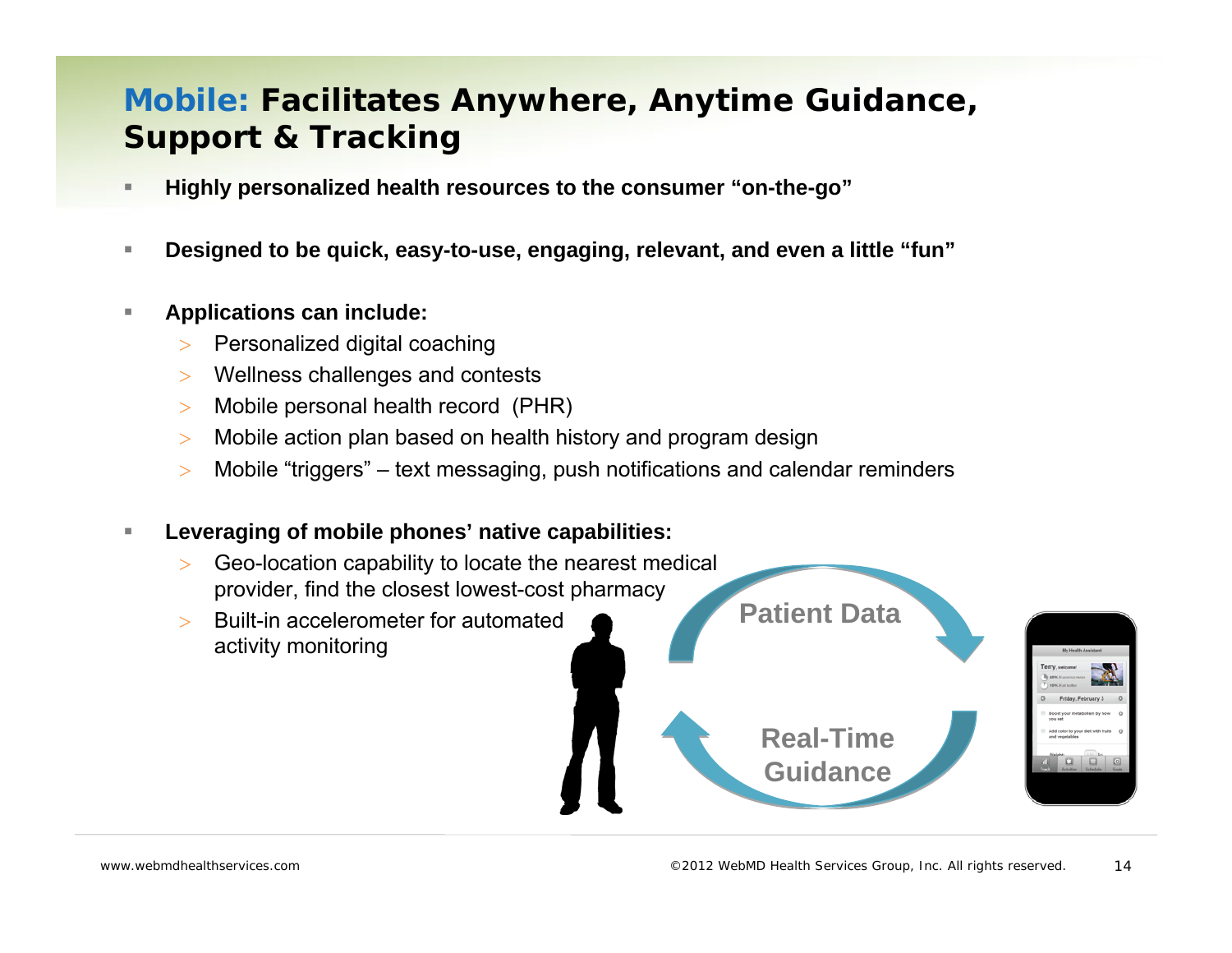## **Social Media: Leveraging the Power of Friends & Family to Drive Behavior Change**

- ×. Sharing goals, challenges, accomplishments via Facebook and Twitter
- $\mathcal{L}_{\mathcal{A}}$ Liking/following sponsor
- E Sharing healthcare/wellness info
- п Wellness contests with Facebook friends





facebook.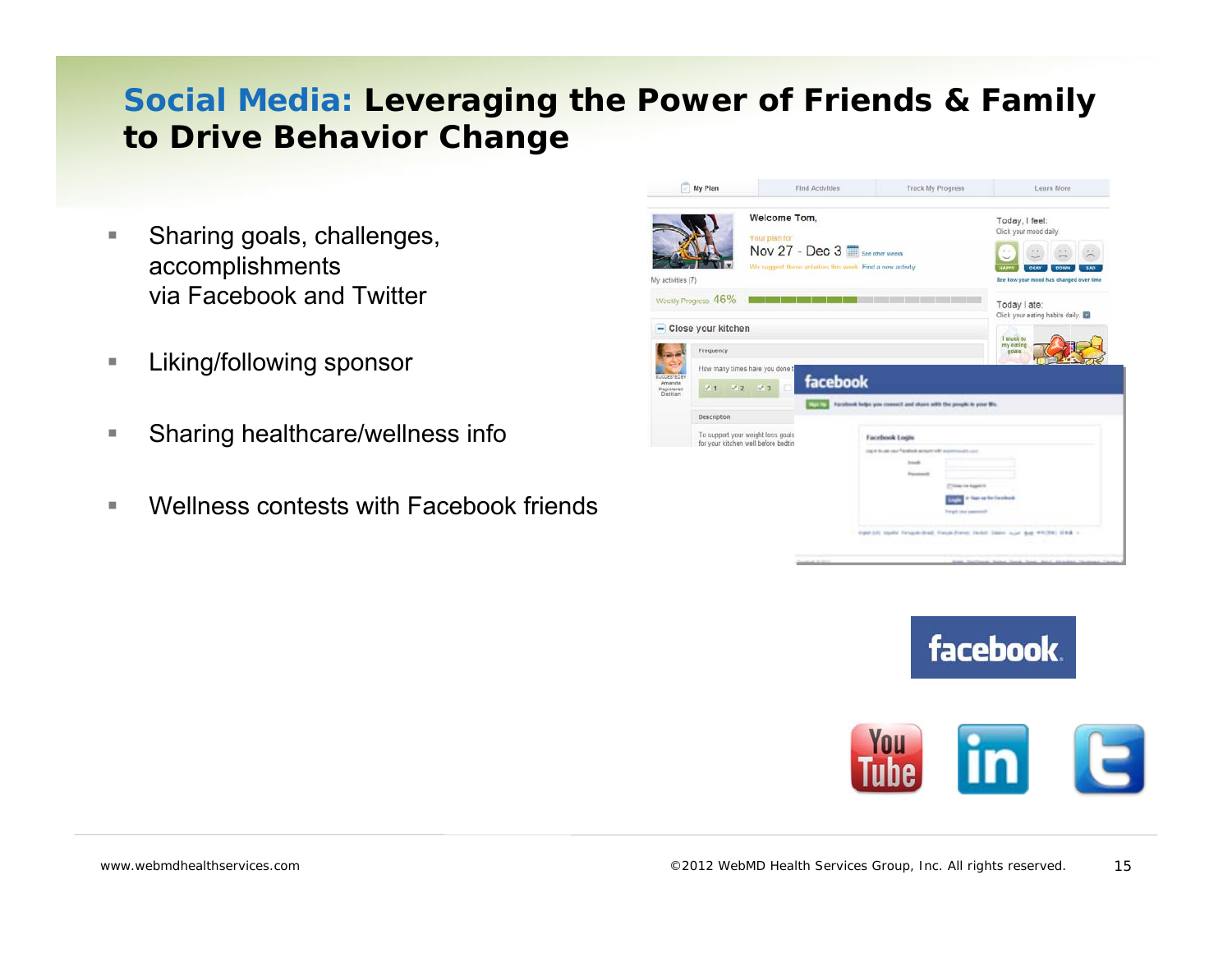## **Video Conferencing: Remote Consultation Increases Engagement and Communication**

- n. Videoconferencing in 1:1 coaching and condition management interventions drive higher engagement rates and increased satisfaction
	- > Facilitates rapport between coach and participant
	- $\geq$  Navigation to specific portal resources on-screen
- $\mathcal{L}_{\mathcal{A}}$  1:1 access to physicians can deliver cost savings
	- > Offers convenient mode to diagnose and treat
	- $\geq$ Facilitates diagnosis and treatment in specialties
	- $>$  Provides access to physician
	- $\geq$ Integrates with personal health record

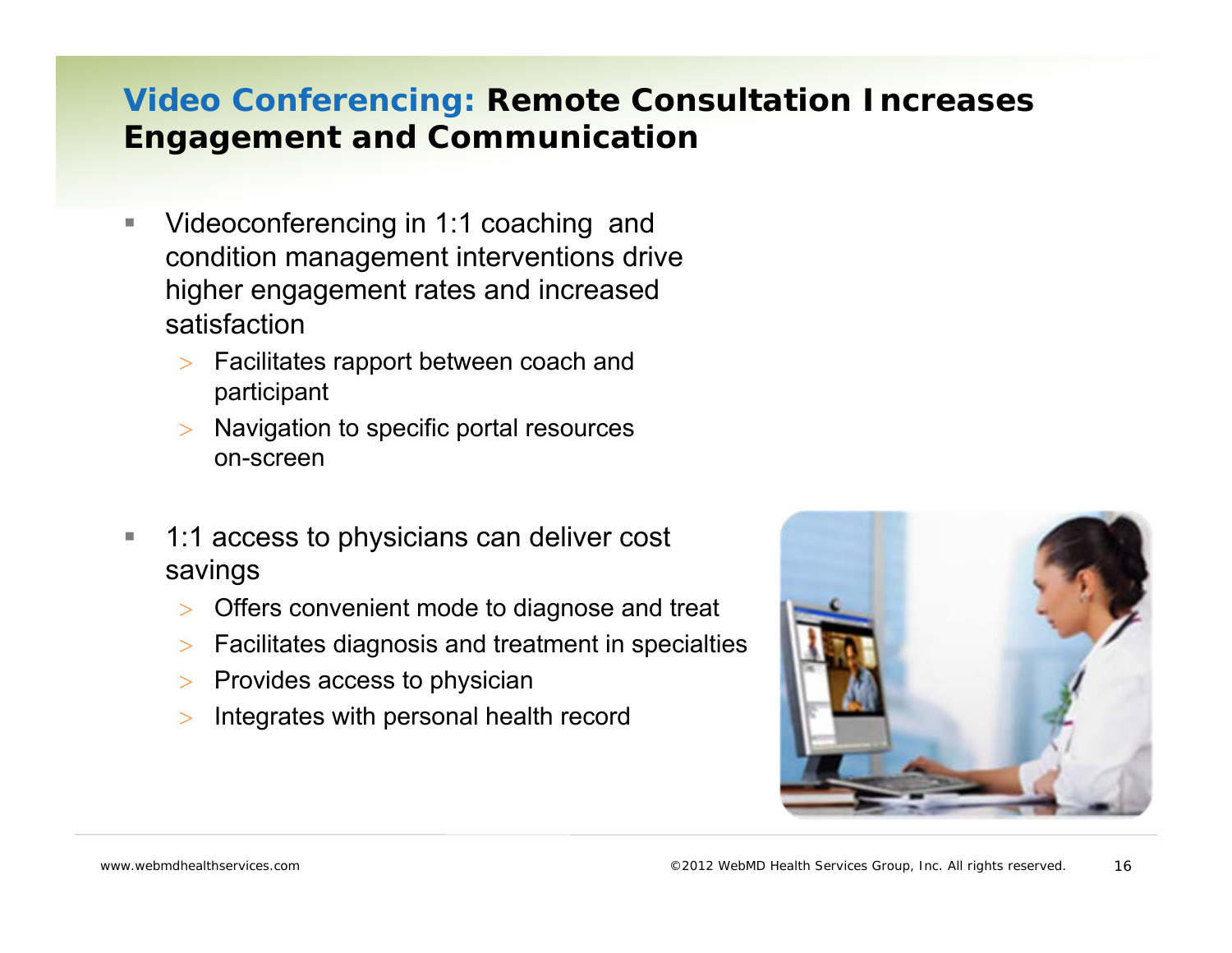### **Optimal Program Design Is Grounded in the Science of Behavior Change**

|                   | <b>Phone</b>                                                                          |                                                                                          |                                                                         |                                                                                      | <b>Chat</b>                         |
|-------------------|---------------------------------------------------------------------------------------|------------------------------------------------------------------------------------------|-------------------------------------------------------------------------|--------------------------------------------------------------------------------------|-------------------------------------|
| Channels          | <b>Email</b>                                                                          | <b>Mobile</b>                                                                            | In person                                                               | <b>Portal</b><br><b>Text</b>                                                         |                                     |
| <b>Principals</b> | People<br>like people<br>don't like to be told<br>what to do                          | need support in<br>making decisions<br>learn from other<br>people                        | like to<br>have fun<br>like to win                                      | feel good when<br>they say thank you<br>won't do what they<br>are not ready to do    |                                     |
| <b>Theories</b>   | <b>Motivational</b><br><b>Interviewing</b><br><b>Transtheoretical</b><br><b>Model</b> | <b>Social</b><br><b>Learning</b><br><b>Theory</b><br><b>Behavioral</b><br><b>Therapy</b> | <b>Health Belief</b><br><b>Model</b><br><b>Game</b><br><b>Mechanics</b> | <b>Behavioral</b><br><b>Economics</b><br><b>Patient Activation</b><br><b>Measure</b> | <b>Postive</b><br><b>Psychology</b> |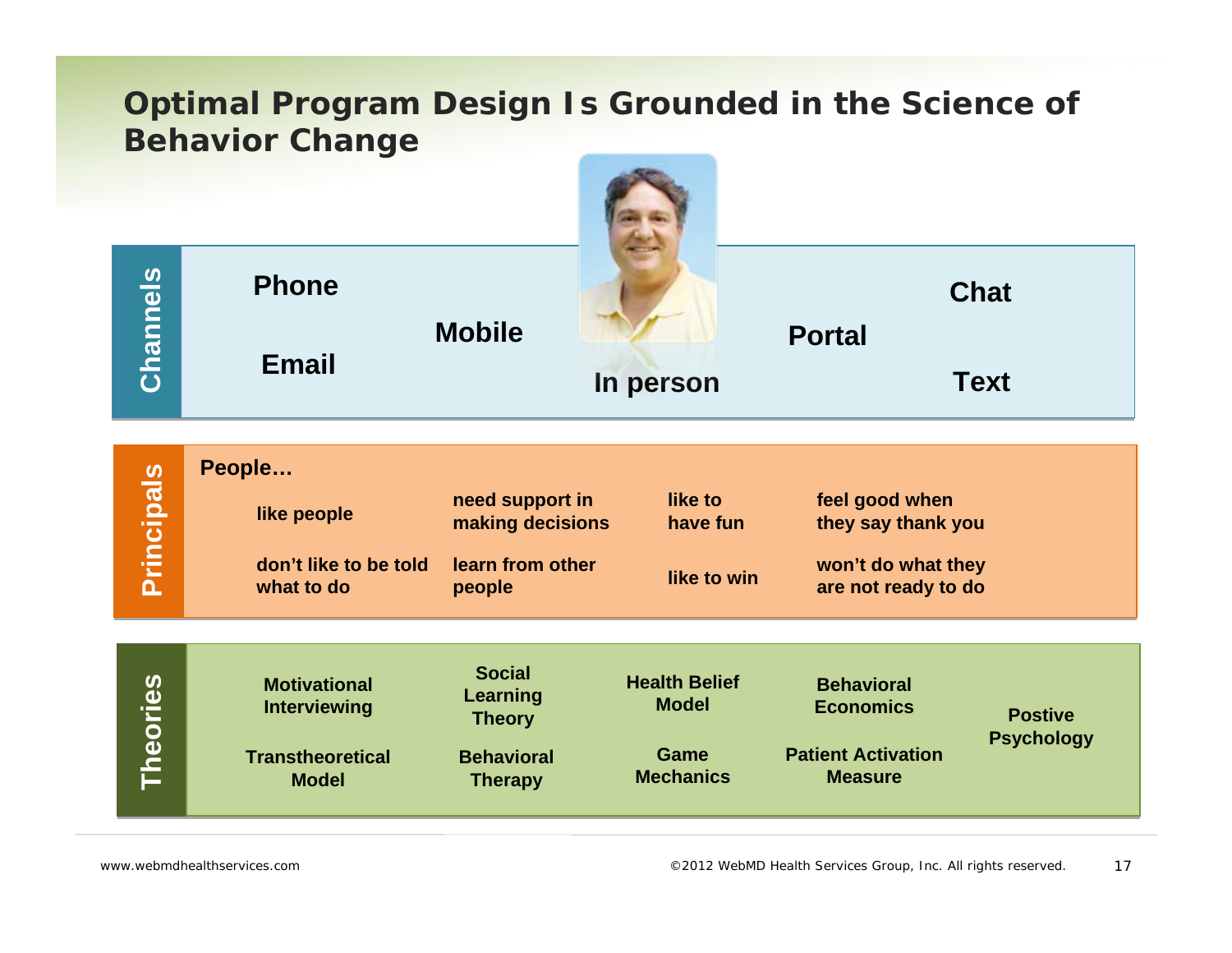### **Driving Effective Health Interventions Through Multi-Modal Health Intervention**

Comprehensive, Evidence-Based Programs Are Delivered Through Multiple Modalities To Meet Individual Preferences

### **Telephonic Coaching**

•Intensive, 12 Month Program •High Accountability & Support •Trained Condition Specialists

### **Engagement**

•Personalized Messaging Delivered Throughout the Program •Rewards for Progress Tracking

### **Biometric Devices**

•Online Trackers DrivePersonalized Messaging •Auto-Uploading Devices

### **Digital Health Assistant**

•Personalized Content•Self-Selected Activities•Personalized To-Do's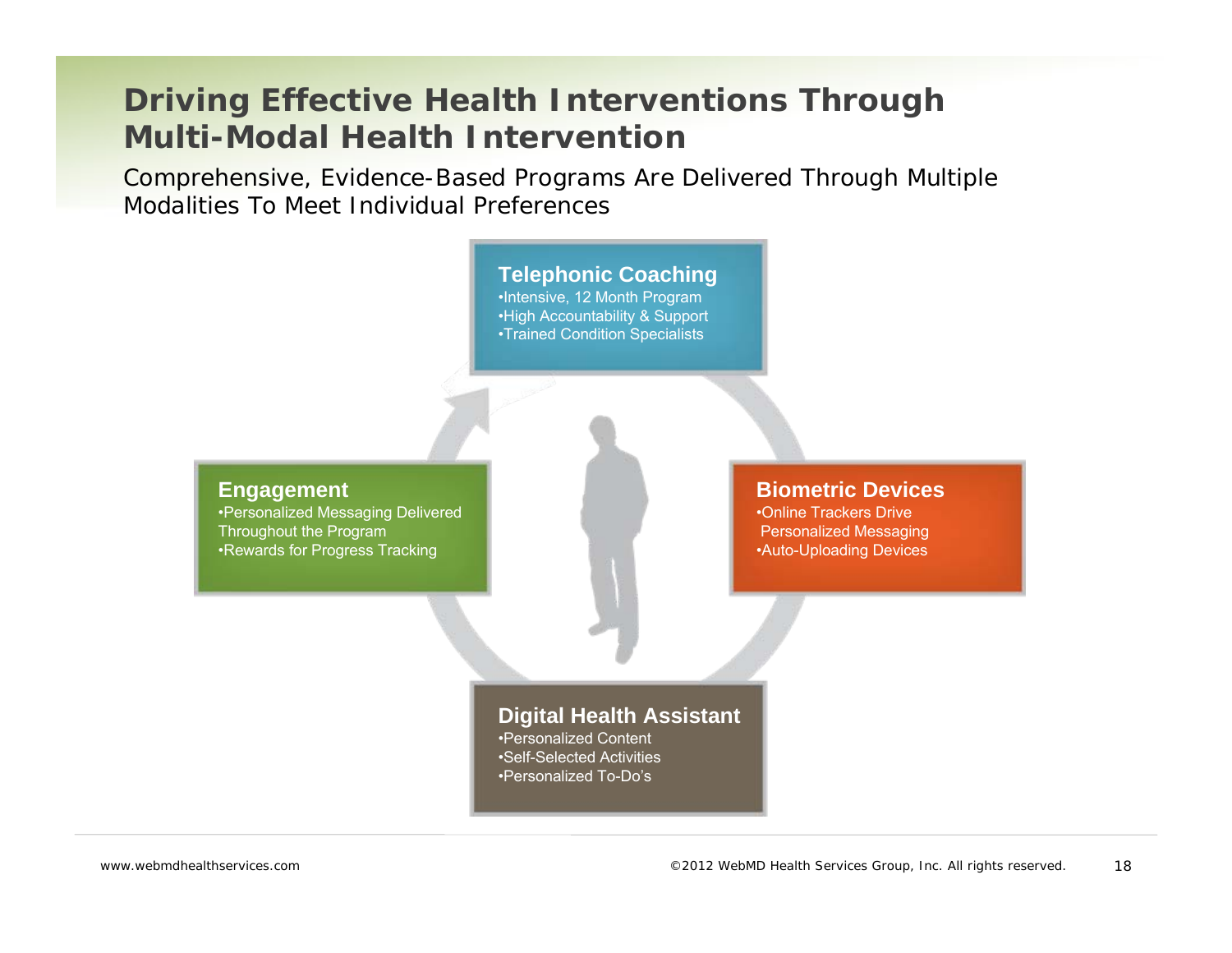## **User-Experience Design Research Yields Online Experiences that Delight**

Research with users who have risks, conditions, as well as health coaches



Experience-centered research & design approach provides depth of understanding about user's needs, preferences, challenges

> Detailed discovery sessions with health coaches offer template for online delivery of behavior change coaching

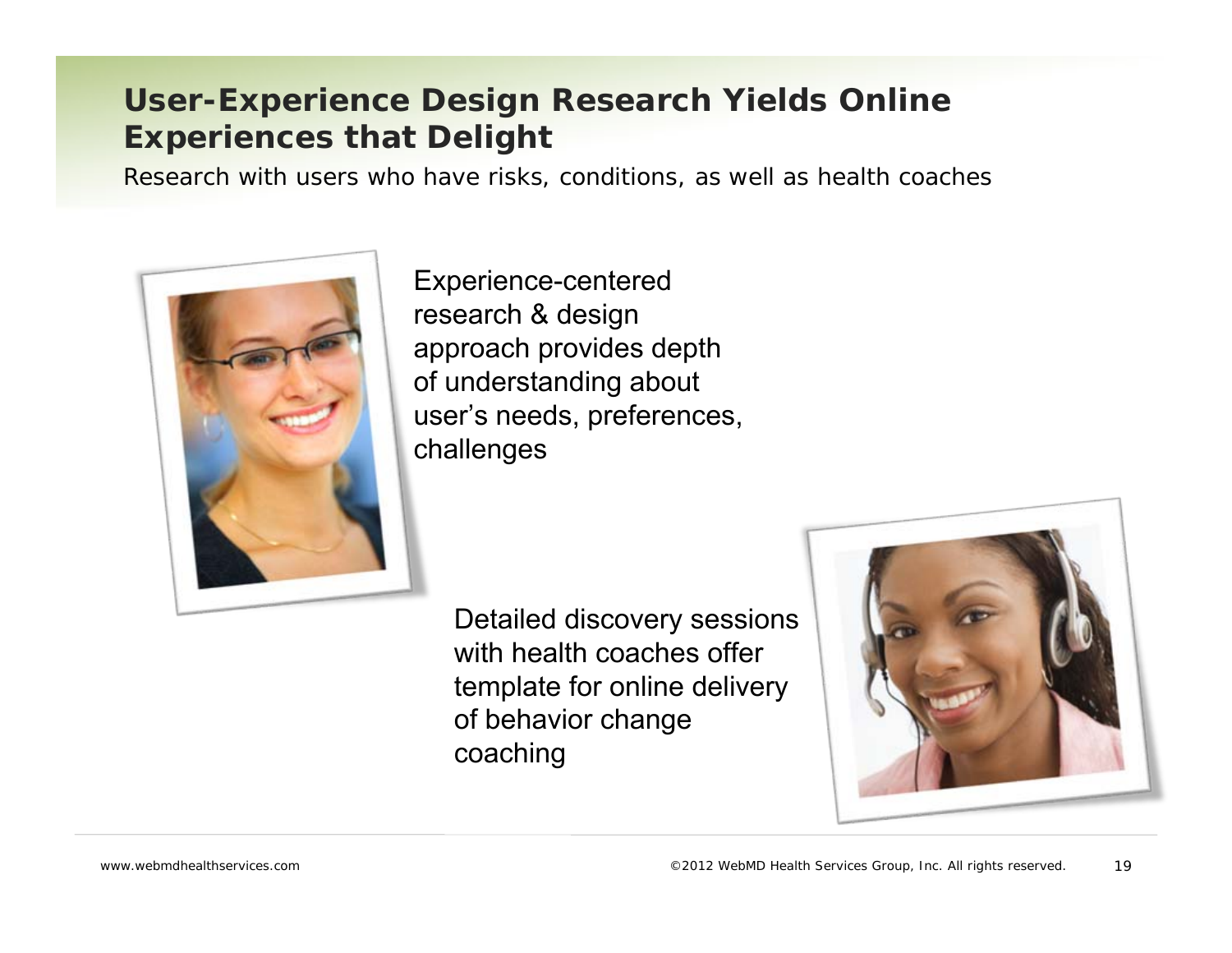### **Solution Offerings: What's Effective?**

A review of current weight management research showed common solution elements drive success, and that the most successful programs featured:

- П A human element
	- >Coaching by phone or in person;
	- >Opportunities for peer support
- П Multiple components and communication modes
	- $\geq$ Online, offline, etc.
- П Varied, and frequent touch points between participant and program – text, website, coach
	- > Those with high levels of interaction with the program achieved the greatest improvement

The most successful participants had the most engagement with the program over time



Digenio AG, Mancuso JP, Gerber, RA, Dvorak RV. Comparison of methods for delivering a lifestyle modification program for obese patients. Ann Intern Med 2009;150:255-262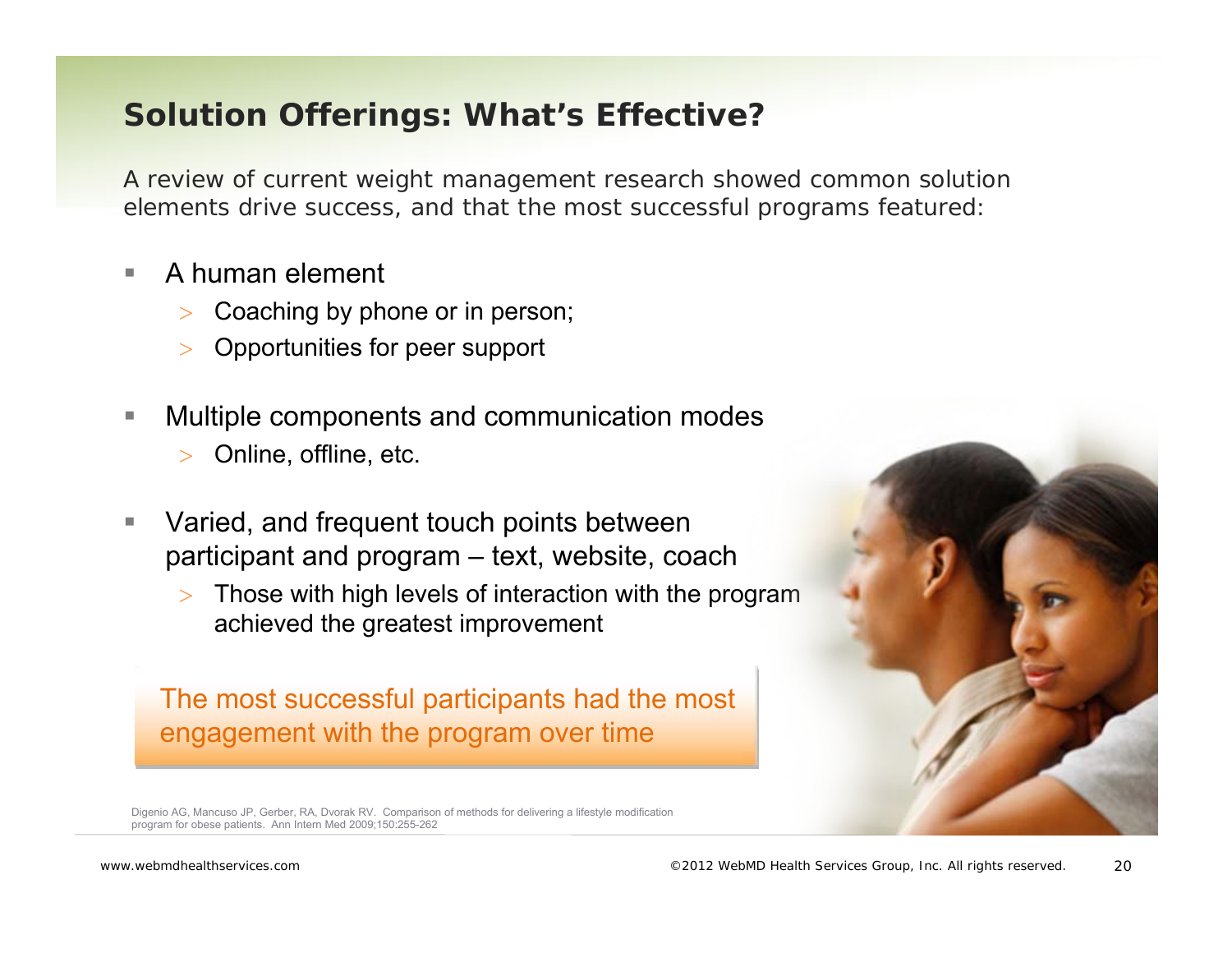## **Coach Interaction: Why Are Coaches Important?**

- $\mathcal{L}_{\mathcal{A}}$  Build rapport and personalize information
	- $\geq$ Relationship helps drive behavior change
	- $\geq$  Appropriate conversation for level of readiness and activation
- $\mathcal{L}_{\mathcal{A}}$  Assist with comprehension
	- $>$  Relationship with health professional important in helping individual make sense of complicated and sometimes conflicting information<sup>1</sup>
- $\overline{\phantom{a}}$  Help change thinking patterns
	- $\geq$  Assessing health belief key component of intervention²
	- $\geq$  Brain imaging study suggests successful weight loss maintainers learn to respond differently to food cues



Citation information is available in the slide notes.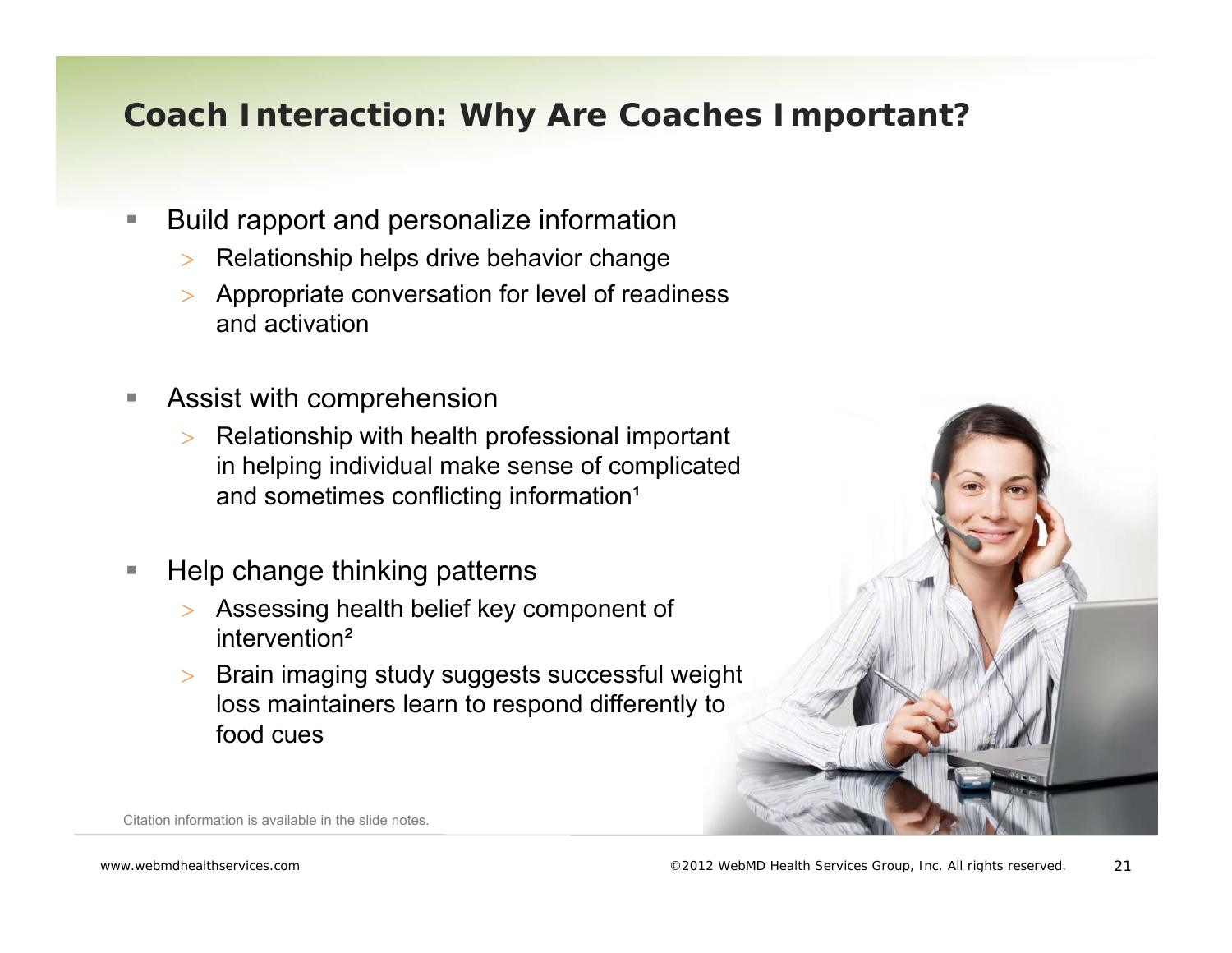### **Online Interaction: What Matters in Online Interventions?**

- **COL** Credible information
- $\mathcal{L}_{\mathcal{A}}$ Clear, simple communication
- $\mathcal{L}_{\mathcal{A}}$ Personalized information<sup>1</sup>
- $\mathcal{L}_{\mathcal{A}}$  Frequent prompting to drive frequent contact²
	- $\geq$ Messages
	- $>$  Reminders
	- > Personal feedback
- $\mathcal{L}_{\mathcal{A}}$ Designed to enhance motivation<sup>3</sup>

1.Rothert K, Strecher V, Doyle L, Caplan W, Joyce, et al. Web-based weight management programs in an integrated health care setting: A randomized, controlled trial. Obesity 2006 ;14(2);266-272. 2.Fry JP, Neff RA. Periodic prompts and reminders in health promotion and health behavior interventions: Systemative review. J Med Internet Res 2009;11(2):e16. URL: www.jmir.org/2009/2/e16. 3.Webber, KH, Gabriele JM, Tate DF, Dignan MB. The effect of a motivational intervention on weight loss is moderated by level of baseline controlled motivation. International Journal of Behavioral Nutrition and Physical Activity. 2010.

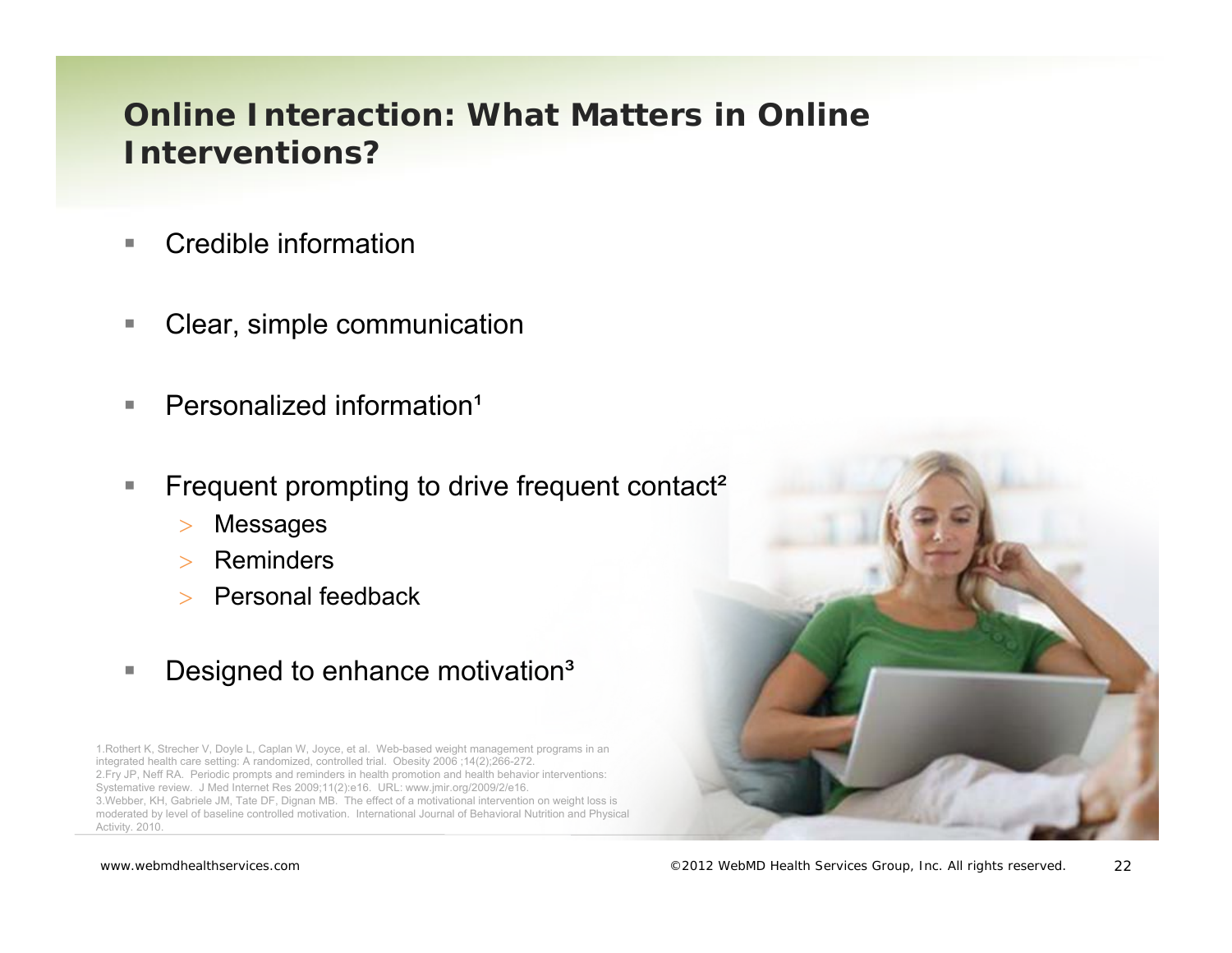## **The Marketplace Is Ripe for a Disruptive Approach To Managing Chronic Conditions**

We believe the marketplace will resonate with a new set of technology-driven Condition Management solutions to help people manage their conditions

vs

### **Traditional Condition Mgmt Model**

- Claims-based, historical identification
- Nurses engage on the telephone
- Per member pricing model
- Low engagement rates
- Print-focused engagement primarily direct mail to the home
- Poor consumer experience
- Questionable ROI

**Emerging Best Practices Model** 

- Claims + HRA + self-referral
- Digital coaches + telephonic coaches
- Per participant pricing model
- High engagement rates
- Direct-response engagement email, mobile, digital video, webinars
- Strong consumer experience
- Validated ROI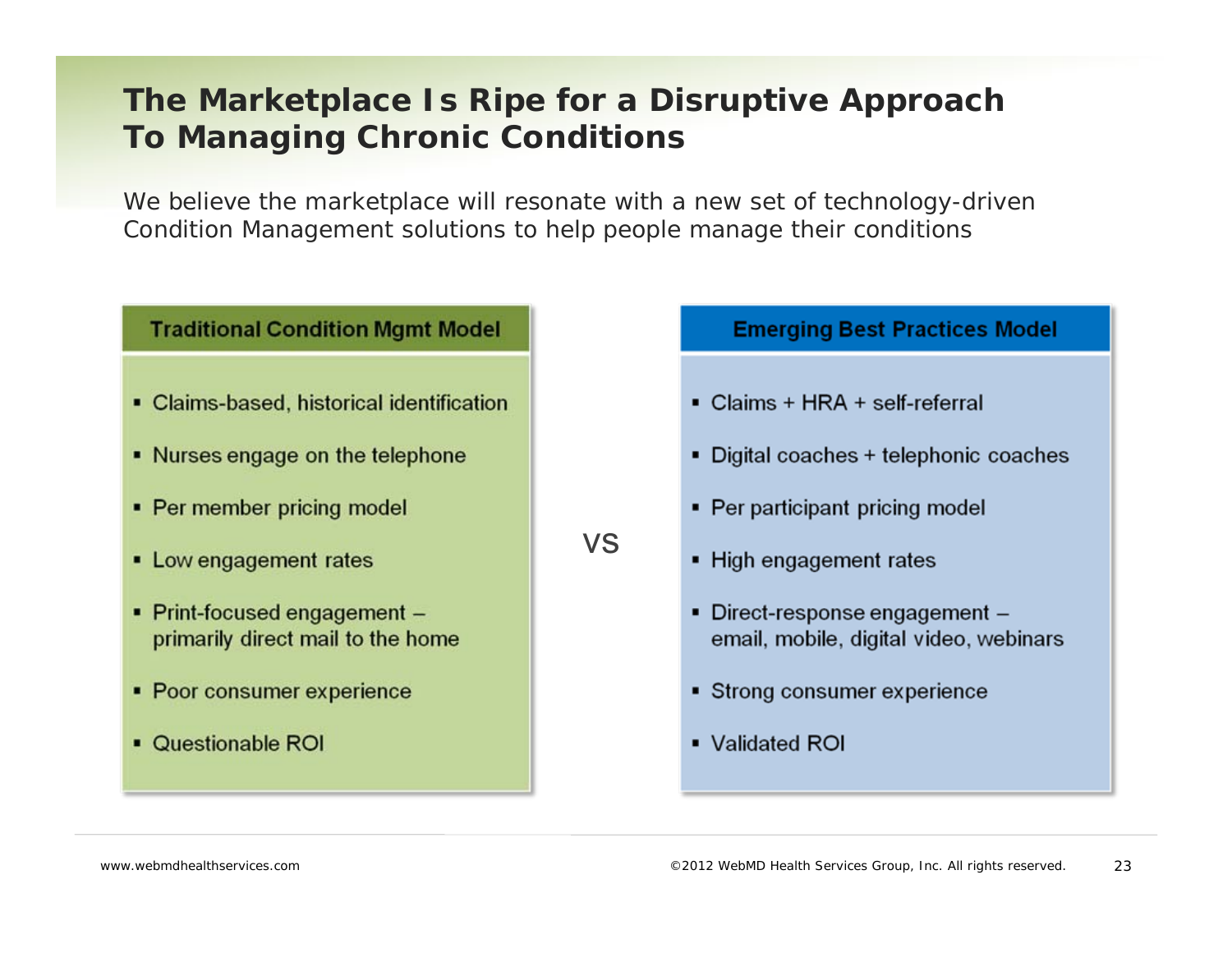### **What It Means For The Consumer**

### **Meet Tom, a 53 year father of three**

His weight's too high (BMI 35), he can't find time to exercise. His diet is high in fast food and generally unhealthy. He is at risk for diabetes.

| <b>Health Assessment</b>                                         | Tom completes risk assessment and<br>reads reports about diabetes, blood<br>sugar, weight and exercise.                                        |
|------------------------------------------------------------------|------------------------------------------------------------------------------------------------------------------------------------------------|
| <b>Telephonic Health Coach</b>                                   | Due to Tom's risk information, he is<br>invited to speak with a telephonic<br>health coach.                                                    |
| Digital Health Assistant -<br><b>Accelerometer/Digital Scale</b> | Digital Health Assistant (both online<br>and mobile) helps Tom set goals and<br>update his weekly plan. Glucometer<br>data populates trackers. |
| Re-assess - Measure -<br><b>Evaluate</b>                         | Tom retakes Health Risk<br>Assessment and evaluates risks.                                                                                     |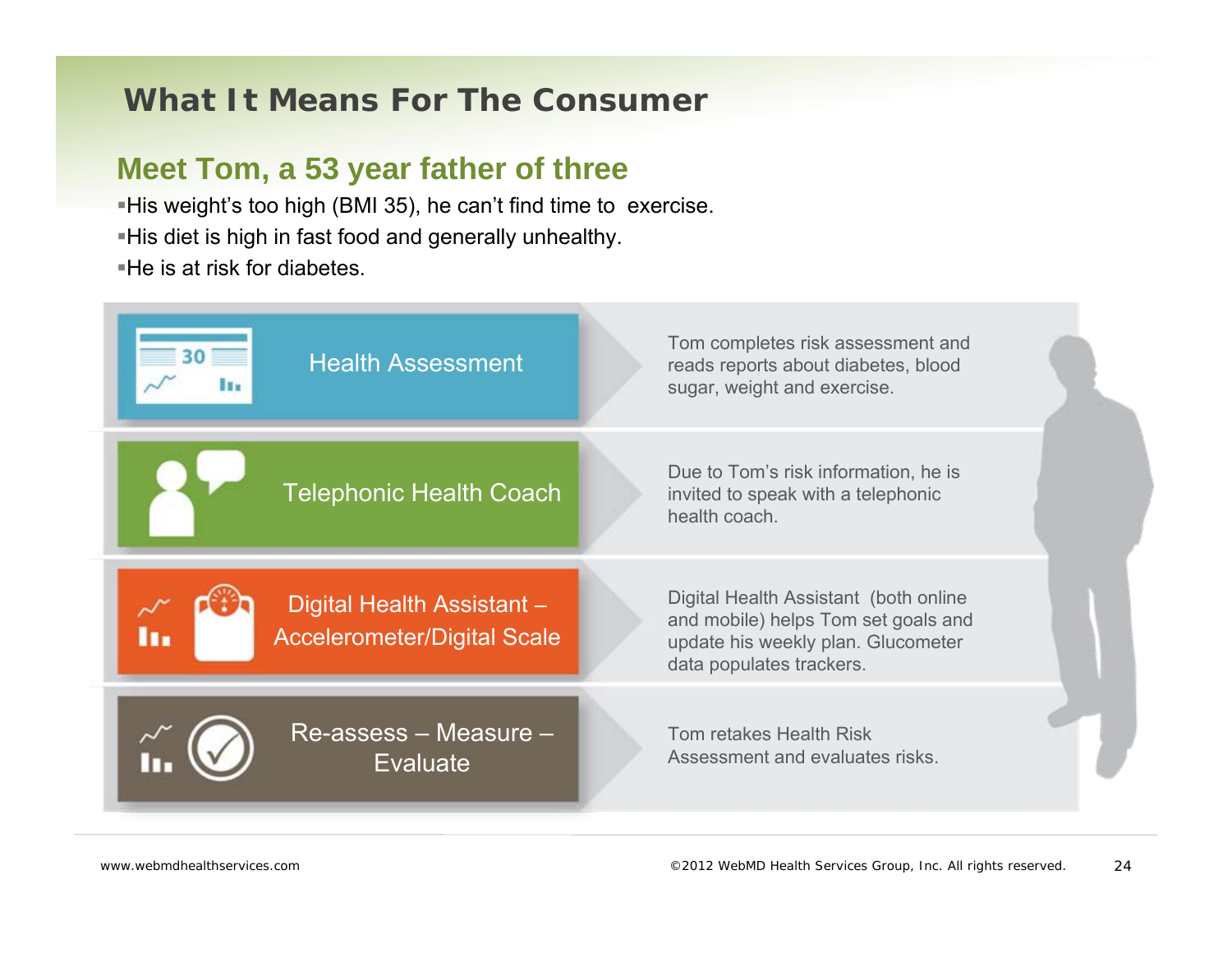### **What Does This Mean for Employers & Health Plans?**

- П A **user-centric design experience** leveraging best practices from online, mobile and social consumer experiences
- $\mathcal{L}_{\mathcal{A}}$  **Dramatically higher levels of engagement** across all risk stratifications – High, Medium and Low
- $\mathcal{L}_{\mathcal{A}}$  **Per participant pricing** that significantly reduces the overall costs of condition management
- $\mathcal{L}_{\mathcal{A}}$  **Combination of telephonic, digital, mobile, social and inperson elements** drive improved behavior change.
- T. **Improved outcomes** because of higher engagement, better consumer experience, validated data